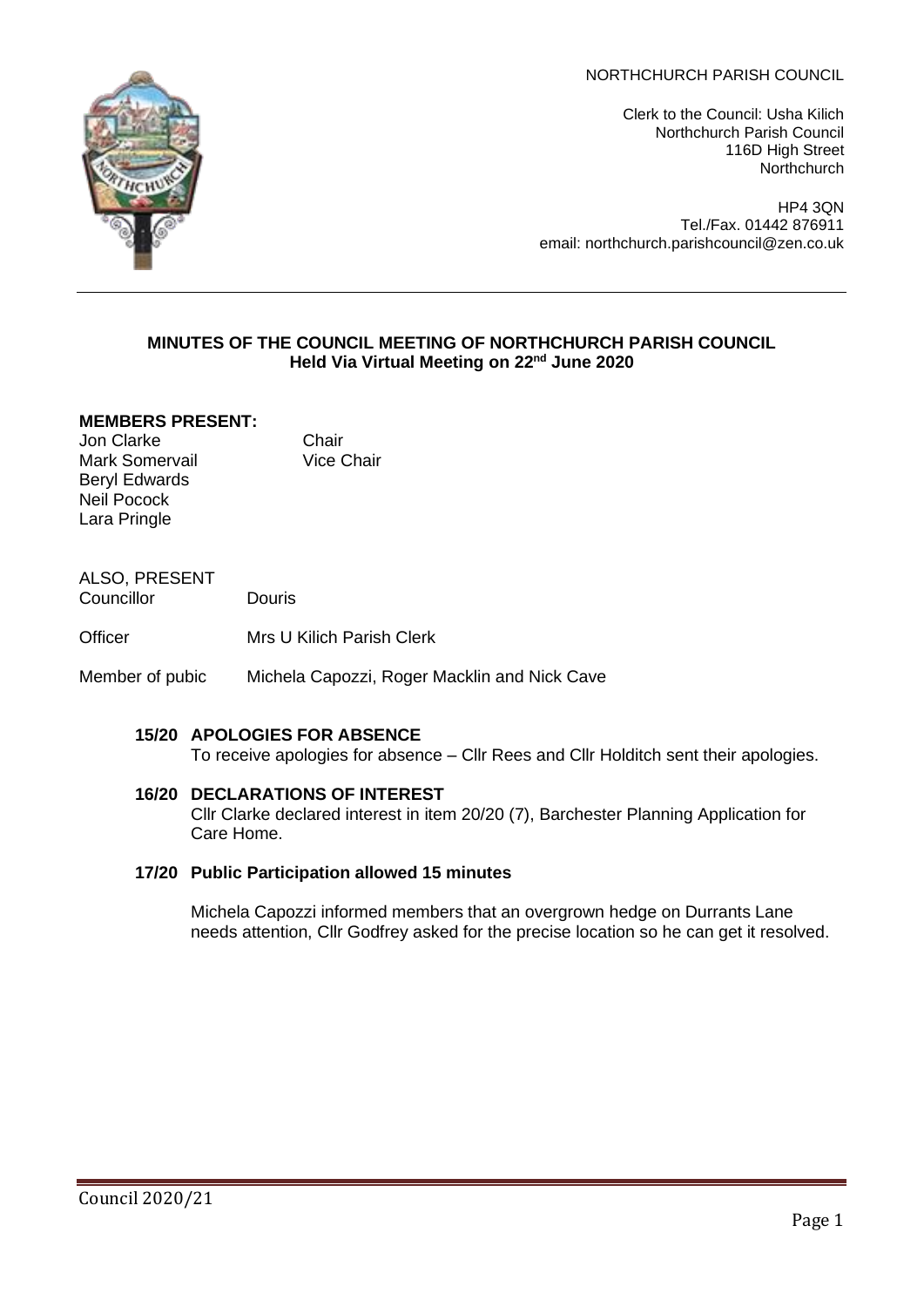#### **18/20 MINUTES**

To receive and approve the minutes of the Full Council meeting held on 11<sup>th</sup> May 2020.

The minutes of the meeting held on 11<sup>th</sup> May 2020 were received, approved and signed as a correct record by the Chairman.

Matters arising from the meeting held on the  $11<sup>th</sup>$  May 2020.

- a. 7.20.1 NPC successfully donated £1000 to both Age Concern Dacorum and Lions Club for scrubs for Watford Hospital.
- b. 7.20.3 Mr and Mrs Iles, owners of the donkey filed, declined the offer of financial help to build a footpath over the waterlogged section stating that they "have the funds to build one themselves using a design from their Wildlife Officer".

#### **19/20 REPORT FROM BOROUGH/COUNTY COUNCILLORS**

To receive a report from Borough/County Councillor (s)

- a. Cllr Douris reported some road works was undertaken by Affinity Water without a permit being put in place, Cllr Douris informed Highways and a penalty has been imposed on Affinity Water.
- b. Cllr Douris informed council members that the obstruction caused on Two Pond Lane has been passed to Clayton Rae from Rights of Way Officer, should Clayton Rae need assistance with the matter he will liaise with the Enforcement Officer at Herts Highways.
- c. Cllr Douris reported that the white line on Mandelyns has been refreshed.
- d. The bollards on Darrs Lane has been reported to Dacorum BC and the water flow on New Road has also been reported to Highways fault reporting. Cllr Douris has donated £2k from his Locality Budget to Age Concern Dacorum to assist the vulnerable in Dacorum due to COVID 19.
- e. Cllr Douris informed members that allotment plot 76 has been waterlogged, the area is primarily used as a car park.
- f. Cllr Pringle reported that the parking restrictions will be enforced as of  $29<sup>th</sup>$  June. The Local Plan will be updated which is from now until 2037/38, there will be huge pressure to meet the new target of 1000 dwelling per year, currently, the target is 400 dwelling per year, Hemel Hempstead will be the focal point. A draft consultation will be published in November 2020, Cllr Pringle urged all council members to read the draft and share their views to DBC.
- g. Cllr Pringle reported that the members of public often use the end of Spinney as a lavatory, once Herts Highways cut back the hedge the issue was eliminated, however, the same incident has been reported this year. This is a recurring issue and NPC may need to look into a long-term solution.
- h. Cllr Pringle proposed leaving grass verges uncut, and sowing native wildflowers seed to improve the biodiversity within NPC's boundaries.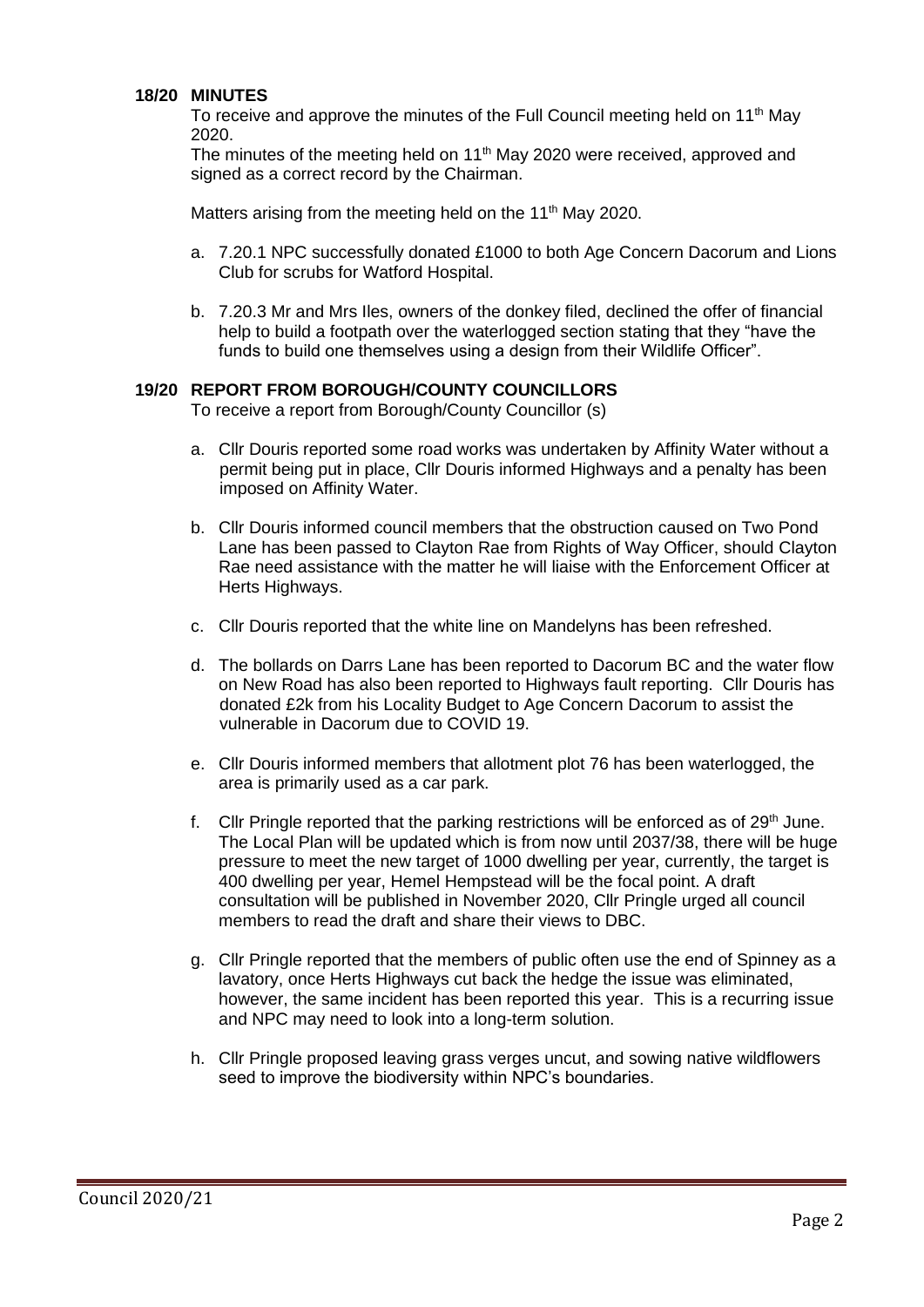### **20/20 CHAIRMANS REPORT & CORRESPONDENCE RECEIVED**

1. Luke Gibbons A41

Cllr Clarke informed members whether to support Herts Highways proposal to close four sets of crossings along the A41 around Northchurch/Berkhamsted for safety reasons due to poor condition of the steps and risk posed to the public by crossing the A41. Another reason is that the steps do not form part of the right of way network, nor are they part of a footway, so Herts Highways are not obliged to provide crossing access to this point. Cllr Pringle recommended that Herts County Council to provide legal proof in their assertion does not exist, NPC would like legal opinion which would outline the evidence. It was unanimously **RESOLVED** Cllr Pringle's proposal.

2. Bus Shelter A4251(Geoffrey Williamson)

Cllr Clarke informed members that Herts County Council has a proposed installation of electronic bus information screen at bus stops to indicate to passengers when their bus is due, HCC has asked for NPC's permission to put a screen inside the shelter. This is entirely at HCC cost and there will be no charge to NPC for installation or ongoing maintenance. It was unanimously agreed to go ahead with the installation of the bus screen.

- 3. Northchurch Recreation Ground Byelaws Cllr Clarke proposed whether NPC should consider to use Dacorum's draft Byelaws as a basis for NPC's Recreation Ground and submit them to the Secretary of State for approval. It was **RESOLVED** that NPC to prepare Byelaws to pass to Secretary of State.
- 4. Two Pond Lane (to consider whether to offer to contribute to the cost of removing two tractor tyre and cutting back overgrown hedges. Cllr Clarke proposed that a progress report from Clayton Rae should be obtained, should this not be satisfactory than to request HCC to remove the tires and cut back the hedge, also to request Bridleway sign at the start and end of the lane. All members in favour.
- 5. Northchurch Park Rec Facilities

Cllr Clarke proposed to seek to the Open Spaces Committee to draw up plans in consultation with local people to improve the Recreation facilities. To provide soft surface surrounding the skate ramp, 3x3 basketball court, the proposal was unanimously agreed. RoSPA report, Cllr Clarke reported that only the report highlighted two areas of concern. The report overall is very good, Cllr Clarke thanked both Cllr Pocock and Cllr Godfrey in regularly inspecting the Rec Ground.

6. Tornadoes Use of Football Pitch Cllr Clarke proposed to approve the full use of the football pitch by Berkhamsted Tornadoes FC. It was **RESOLVED** all in favour of the proposal.